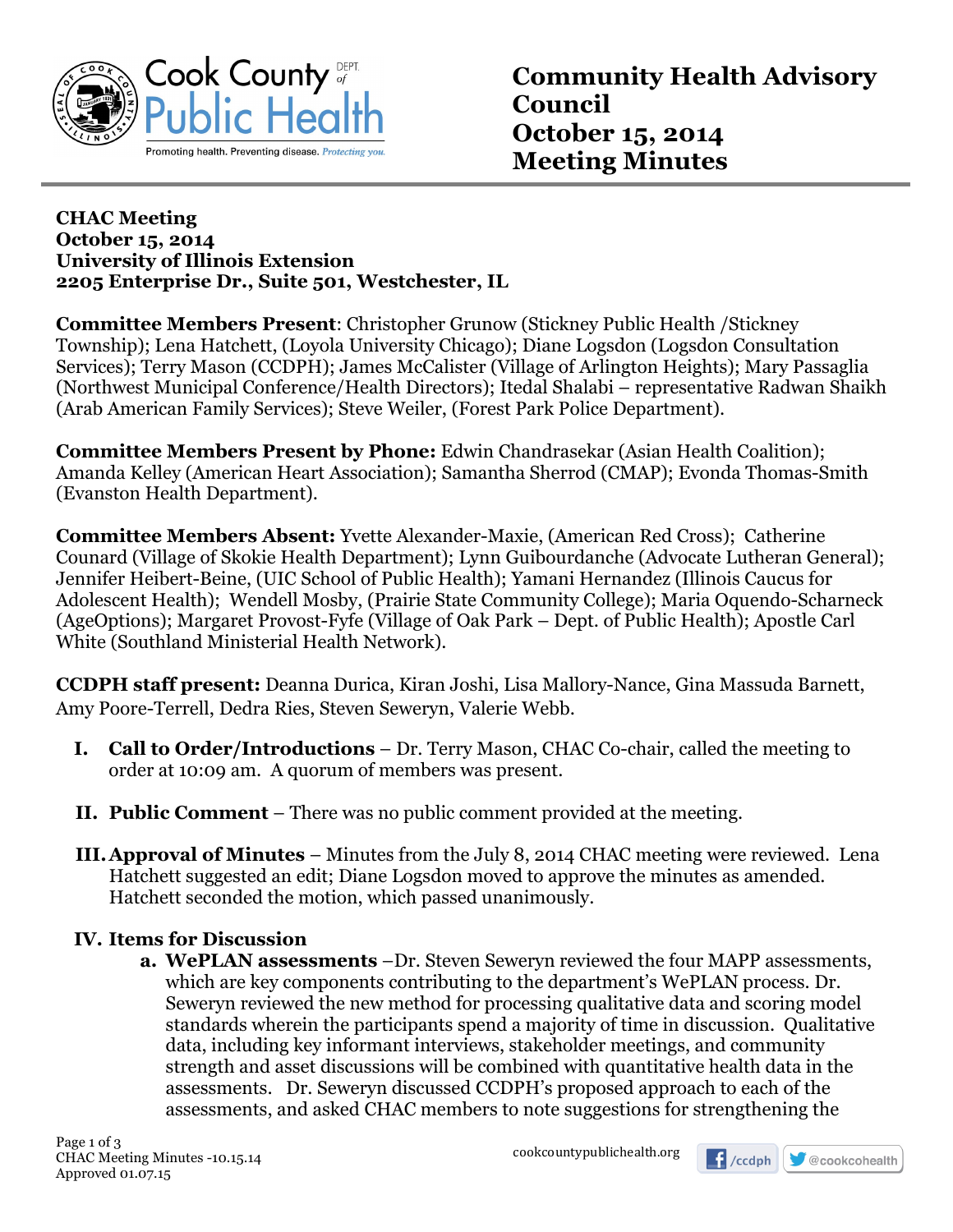

approach, as well as to indicate ways in which their agencies could support the process. He reiterated that CCDPH will build on priorities identified in previous WePLAN processes through this work. Members discussed the need to ensure that data is collected from subgroups within the broad population of suburban Cook County. Members stressed the importance of using a health equity framework in the process, and the need for authentic engagement of community members in both the planning process and in understanding and using the resulting information. Members also suggested investigating use of large data sets from health insurers and large employers to add to the quantitative data collected by the health departments.

- **b. Council Membership** Gina Massuda Barnett recapped the membership provisions in the Council Rules of Organization, and proposed the following membership changes for review by CHAC members:
	- i. Amanda Kelly as the new representative for the American Heart Association (existing agency - staff change only; no vote needed.)
	- ii. New agency representing Southwest region Grand Prairie Services, represented by Terri Curran (new agency; filling one of eight open slots). Steven Weiler moved to accept membership, James McCalister seconded. The motion passed unanimously.
	- iii. New overarching agency- Illinois Chapter of the American Academy of Pediatrics, represented by Scott Allen. Diane Logsdon moved to accept membership, Weiler seconded. The motion passed unanimously.
	- iv. New overarching agency EverThrive, representative TBD. Weiler moved to accept membership, McCalister seconded. The motion passed unanimously.
- **c. Amendments and Approval** Deanna Durica presented the revised Community Member Application for Membership and changes to Rules of Organization and Procedure based on the inclusion of community-level members in the Council. Lena Hatchett moved to approve the application and Rules changes; Weiler seconded and the motion passed unanimously.
- **d. Health Equity Framework** Deanna Durica reviewed the plans to create a timelimited sub-committee of the CHAC to work on a Health Equity framework for the Council to consult when considering proposed polices, programs or activities. Members can volunteer to work on the sub-committee, along with CCDPH staff. A draft framework will be created and presented to the full Council for input and approval.

## **V. CCDPH Updates**

**a. COO Report** – Dr. Terry Mason provided an update on Ebola in suburban Cook County (no substantiated cases). Dr. Mason introduced Dr. Kiran Joshi, CCDPH Senior Medical Officer, who will be coordinating the department's Ebola response activities. Dr. Mason also discussed the impending transition of CCDPH clinical services (STI, family planning and WIC services) to health system ambulatory clinics. Dr. Mason also discussed the department's interest in food as a population health strategy, and reported that, in cooperation with Loyola University, a small pilot food recognition survey will be